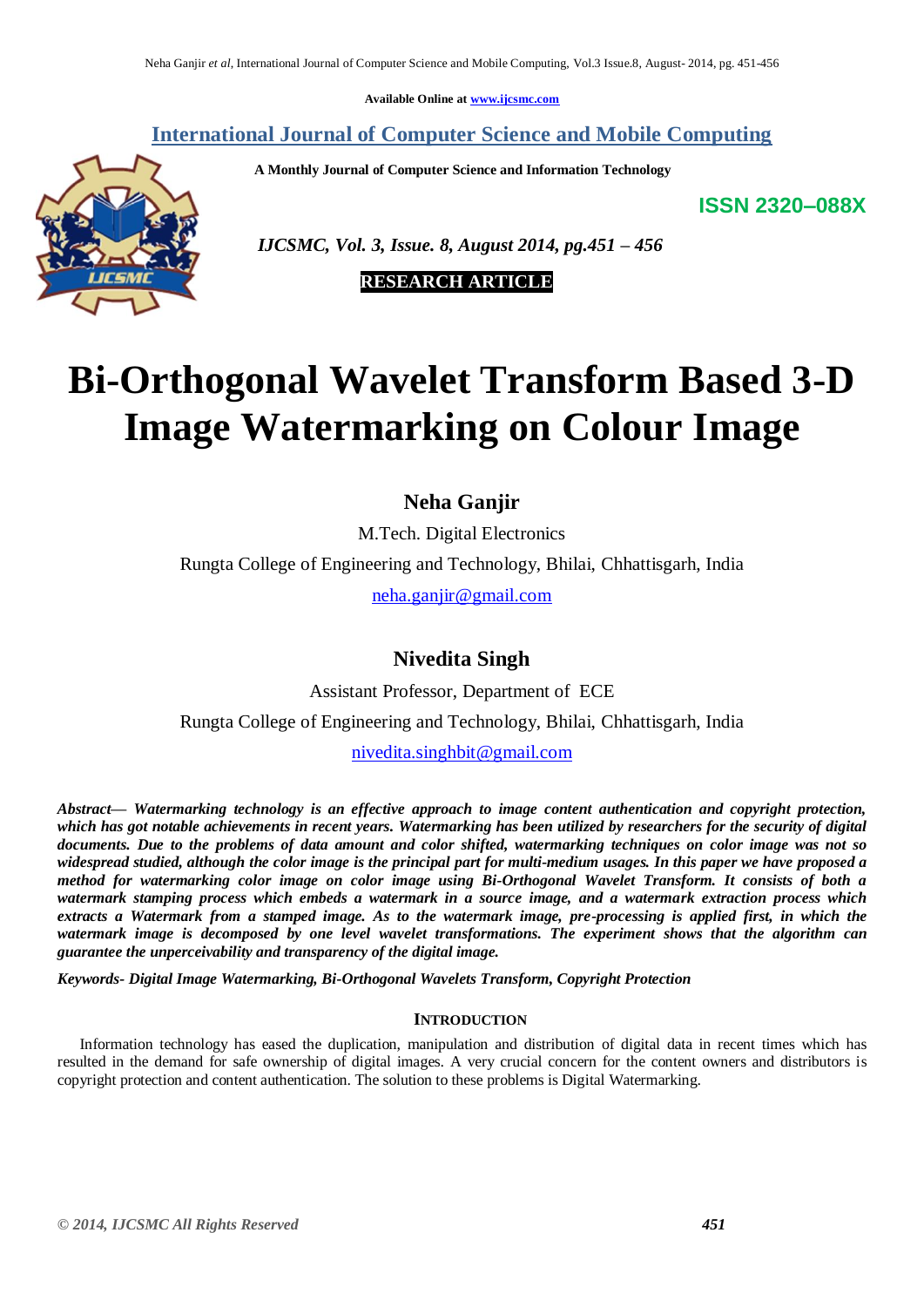An analogy of digital watermark is the paper watermark. Paper watermarks on currency notes and corporate letter heads are used to prove their authenticity. Similarly digital watermark is embedded into digital media to validate their contents. Although cryptographic methods have long been applied in digital content security, the decrypted content requires further protection. For instance a piece of artwork may be obtained legitimately but distributed to others unlawfully through peer sharing networks. Digital watermarks can provide extra protection to the decrypted content since it is embedded into the content.

The watermarking technique is the process of embedding a signal in to other signal robustly and invisibly at the same time, the embedded signal is called watermark and the other signal is called cover or host signal. The insertion is made in such a way that it must not cause serious degradation to the original digital media. Embedding must be done either in spatial or frequency domain. Frequency Domain Methods are the most popular in comparison with Spatial Domain Methods because when an image is inverse transformed, watermark is distributed irregularly over the image. Recently, for transforming images into frequency domain, Fourier transform, discrete cosine transform, wavelet transform etc are used. The energy of the embedded signal in the transform domain will be spread over all pixels in the spatial domain. This is advantageous to invisibility. Digital watermarking provides a way of protecting the rights of the owner of a file. Even if the file is copied and then changed with minor alterations and transformations, the owner can still prove it is his or her original file

As we know that watermark images with more information and good perception, such as color watermark images, are more attractive. However, this type of watermark has too much data, which limits its applications. So the practical watermarking techniques such as color image watermarking techniques cannot meet the practical need, especially for embedding color watermark to color host image. The main objective of this paper is to present a novel watermarking technique that utilizes the Bi-Orthogonal wavelet transform to embed and extract the color watermark. This method seems ideal, in that it promises to embed watermarks that cannot be detected by the eye. It takes a color watermark image and hide it in a color cover image after performing DWT on both image. The Bi-Orthogonal wavelet transform is an invertible transform. The property of perfect reconstruction and symmetric wavelet functions exist in Bi-Orthogonal wavelets because they have two sets of low pass filters (for reconstruction), and high pass filters (for decomposition). One set is the dual of the other. This technique embeds information so that it is not easily perceptible; Human visual system is not able to see any information embedded in the contents.

#### *Grey Verses Color Image*

Grey scale images are the product of simple sampling where each pixel is assigned a value. Typical grey scale images used for experimentation in the research community use 8-bits per pixel thus each pixel has  $2^8 = 256$  grey levels. Color images usually consist of three color channels i.e. red, green and blue. Each channel is conceptually similar to grayscale.

## **BI-ORTHOGONAL WAVELET TRANSFORM**

The wavelet transform is based on small waves. Wavelets became the base of the multi-resolution analysis in 1987. The multiresolution analysis (MRA) represents and analyzes signals (images) at different frequencies with different resolutions [6]. The basic thought of wavelet transform is using the same function by expanding and shifting to approach the original signal. The wavelet coefficients carry the time-frequency information in certain areas. It has good local characteristics both in time domain and frequency domain i.e. they have the desirable time-frequency localization property. This means that using wavelets enables representing the signal in the time and frequency domain at the same time, in order to cut the signal into numerous parts then analyze these parts separately.

Wavelets also have the property of smoothness [1]. Such properties are available in both orthogonal and Bi-Orthogonal wavelets. However, there are other properties that are not available in the orthogonal wavelets, but exist in Bi-Orthogonal wavelets. The property of exact reconstruction and symmetry (linear-phase constraint) are impossible in orthogonal case except for the Haar wavelet, whereas, both properties are possible in Bi-Orthogonal wavelets [3]. The Bi-Orthogonal wavelet transform is an invertible transform. The property of perfect reconstruction and symmetric wavelet functions exist in Bi-Orthogonal wavelets because they have two sets of low-pass filters (for reconstruction), and high-pass filters (for decomposition). One set is the dual of the other. On the contrary, there is only one set in orthogonal wavelets.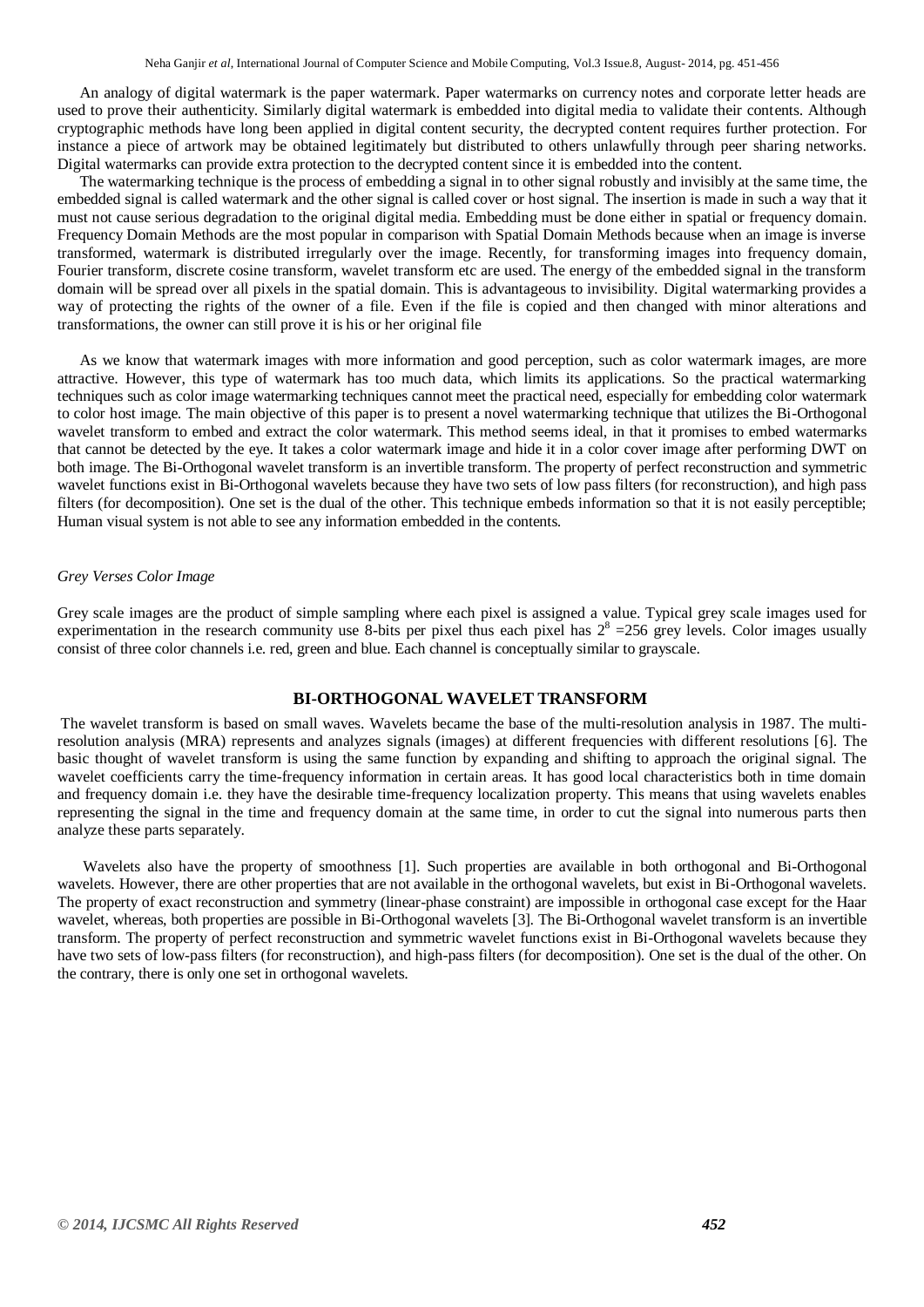

Figure 1. One level 2D DWT decomposition of an input image using filtering approach

Fig.1 shows the 2D DWT of the image pixels by performing low-pass and high- pass filtering. In this figure, the low-pass and high-pass filters are denoted by  $G_1(Z)$  and  $G_2(Z)$  respectively. This figure depicts the one level of the 2D DWT decomposition. At each level, the high-pass filter generates detailed image pixel information, while the low-pass filter produces the coarse approximations of the input image.

At the end of each low-pass and high-pass filtering, the outputs are down-sampled by two  $(1, 2)$ . In order to compute 2D DWT, 1D DWT is applied twice in both horizontal and vertical dimension. In other words, a 2D DWT can be performed by first performing a 1D DWT on each row, which is referred to as horizontal filtering, of the image followed by a 1D DWT on each column, which is called vertical filtering. Fig.2 shows the structure of one level 2D wavelet decomposition. Where LL represents lower resolution, HL shows Horizontal, LH vertical and HH diagonal resolution respectively.

| LL1        | HL1        |
|------------|------------|
| <b>LH1</b> | <b>HH1</b> |

Figure 2. Two level 2D Wavelet based transforms

In Bi-Orthogonal wavelets, the decomposition and reconstruction filters are obtained from two distinct scaling functions associated with two multi-resolution analyses in duality. Another advantageous property of Bi-Orthogonal over orthogonal wavelets is that they have higher embedding capacity if they are used to decompose the image into different channels [8]. All mentioned properties make Bi-Orthogonal wavelets promising in the watermarking domain.

#### **PERFORMANCE EVALUATION**

- A. *Peak signal to noise ratio:* Peak signal to noise ratio can be defined as the ratio between the maximum possible power of the signal and the power of the noise that affects the signal"s fidelity of representation. It can be easily defined by mean squared error i.e. MSE.
- *B. Mean Squared Error:* Let's take two m<sup>\*</sup>n images 'I' and 'K' where one of them is considered as the noisy approximation of the other image. Then the equations for MSE and Peak signal to noise ratio are given below.

$$
MSE = \frac{1}{N^2} \sum_{i=0}^{N-1} \sum_{j=0}^{N-1} (X_{(i,j)} - X'_{(i,j)})^2
$$
(1)  

$$
PSNR = 10 \log_{10} \frac{255^2}{MSE}
$$
(2)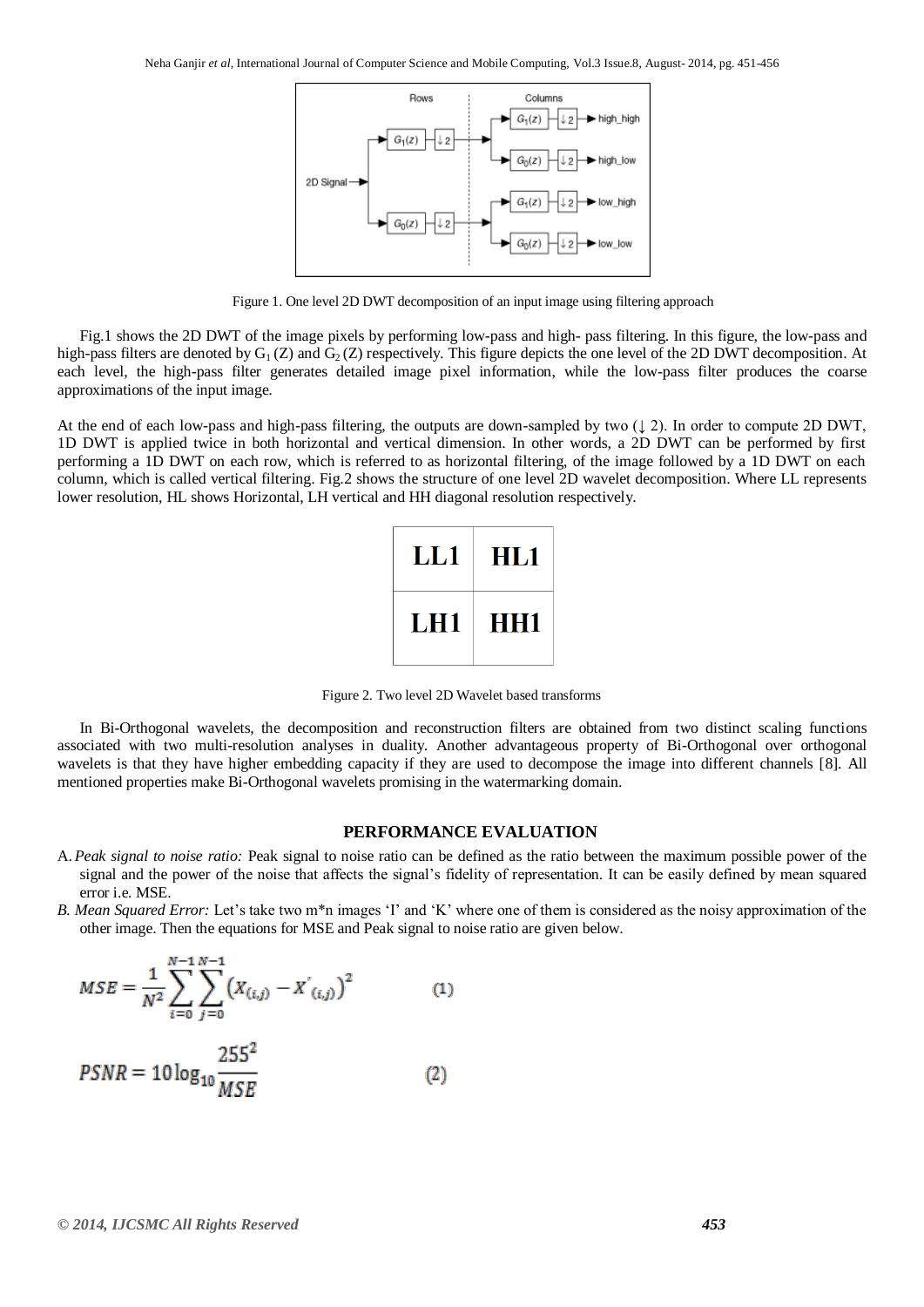# **PROPOSED WATERMARKING METHOD**

Watermark image is embedded in cover image by breaking the cover image into series and adding pixel by pixel watermark image into it. In embedding process, first separate the red(R), green (G) & blue (B) channels of the color image both watermark and cover. The R, G, B channels of cover and watermark image is decomposed into 2-level and 1-level respectively using Bi-Orthogonal Wavelet Transform [5].

*Watermark embedding steps of proposed techniques are as follows:*

- 1. The intensity values of original image or Host image or cover image are obtained and the R, G & B channels are separated.
- 2. The values of color watermark image to be hidden are obtained and  $R$ ,  $G & B$  channels are separated.
- 3. Perform one level Bi-Orthogonal Wavelet Transform on watermark image.
- 4. Perform two level Bi-Orthogonal Wavelet Transform on cover image.
- 5. Set the gain factor alpha.
- 6. Add the red part of watermark image multiplied by gain factor to red part of cover image and repeat same for green and blue part.
- 7. Recover cover image by inverse wavelet transform.
- 8. Calculate the quality of watermarked image by using PSNR function as per the equation (2).

#### *Watermark extraction steps of proposed techniques are as follows:*

- 1. Read in the watermarked image.
- 2. Read the original cover image.
- 3. Separate the R, G, & B parts of both the images.
- 4. Set the gain factor to the same value as in embedding part.
- 5. Perform two levels Bi-Orthogonal Wavelet Transform on watermarked image and cover image.
- 6. Subtract the red part of cover image from red part of watermarked image and divide the result by gain factor (alpha) and repeat the same for green and blue part.
- 7. Recover the image by inverse wavelet transform.
- 8. Calculate the quality of recovered image by using PSNR function as per the equation (2).

## **EXPERIMENTAL RESULTS**

Baby.jpg color image of size 512×512 is selected as a host and apple.bmp color image of size 256×256 is chosen as a watermark. Figure 3 shows the original host image, watermark image, watermarked image and extracted watermark on the receiver side.





a) Original host image (b) original watermark



(c) Watermarked image (d) extracted watermark

Figure 3:Results of watermarking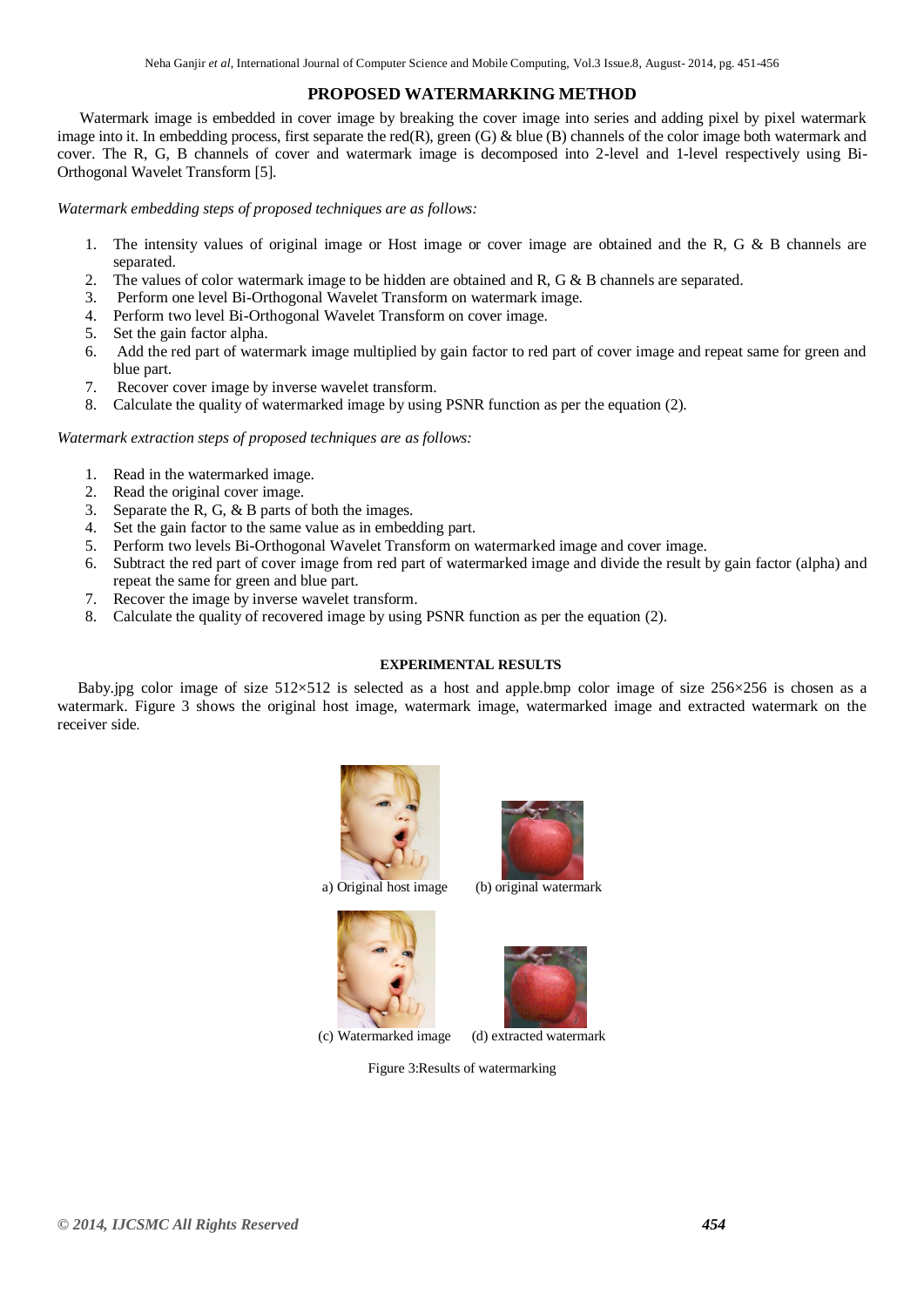The proposed technique performed better than the other wavelet-based techniques. This is due to the reason of wavelet we use in our technique is the bi-orthogonal wavelet transform, which involves certain properties like the perfect reconstruction and the linear phase properties. So, our technique produces more accurate results in most cases.

The performance of the proposed method is tested by applying different geometric and image processing attacks, such as Gaussian noise ,Salt and pepper noise & speckle noise on watermarked image is studied and experimentally obtained with noise density for baby.jpg & lena.jpg with watermark apple.bmp(bitmap image) at fixed embedding factor (Alpha= 0.1). The proposed method, with stands for salt & pepper noise but do not give better result in case of Gaussian and speckle noise.

An efficient and useful watermarking scheme should have some properties such as robustness, capacity and imperceptibility. The owner of the image wants to prove his/her ownerships as long as the quality of the digital content remains. Hence, the watermark should be detected after the digital content passes from any signal operation that does not distort the image quality considerably. This refers to robustness. On the other hand, the capacity is directly related with the robustness. It refers to the ability of detecting watermark with a low probability of error as the number of differently watermarked versions of an image increases. Finally, the imperceptibility refers to visual similarity between the original content and the watermarked content. Therefore, it is required that the watermarked image have the same visual quality as the original one. The above mentioned requirements are fulfilled in our proposed method.

To better illustrate the superiority of our algorithm the Peak Signal to Noise Ratio (PSNR) and Mean Square Error (MSE) values obtained from two different original host images with same watermark image with embedding strength (alpha=0.1 ) are studied and experimentally obtained. The comparison of PSNR measurements is shown in TABLE 1 and TABLE 2.

| Attack           | Watermarked | Extracted | <b>PSNR</b> | <b>MSE</b> |
|------------------|-------------|-----------|-------------|------------|
| None             |             |           | 34.3043     | 24.13      |
| Salt &<br>Pepper |             |           | 29.5076     | 72.83      |
| Gaussian         |             |           | 16.011      | 1629.17    |
| Speckle          |             |           | 15.7279     | 1738.97    |

TABLE I. Robustness test result: noise, watermarked and extracted watermarked images on baby.jpg

The watermarking scheme was also tested under Gaussian noise pollution, with zero mean and distinct variance values. The watermark detector response when the watermarked image is introduced to Gaussian noise, salt and pepper noise and speckle noise is shown in table. The results demonstrate that this scheme is not significantly robust against Gaussian noise but it gives very good result in case of salt and pepper noise.